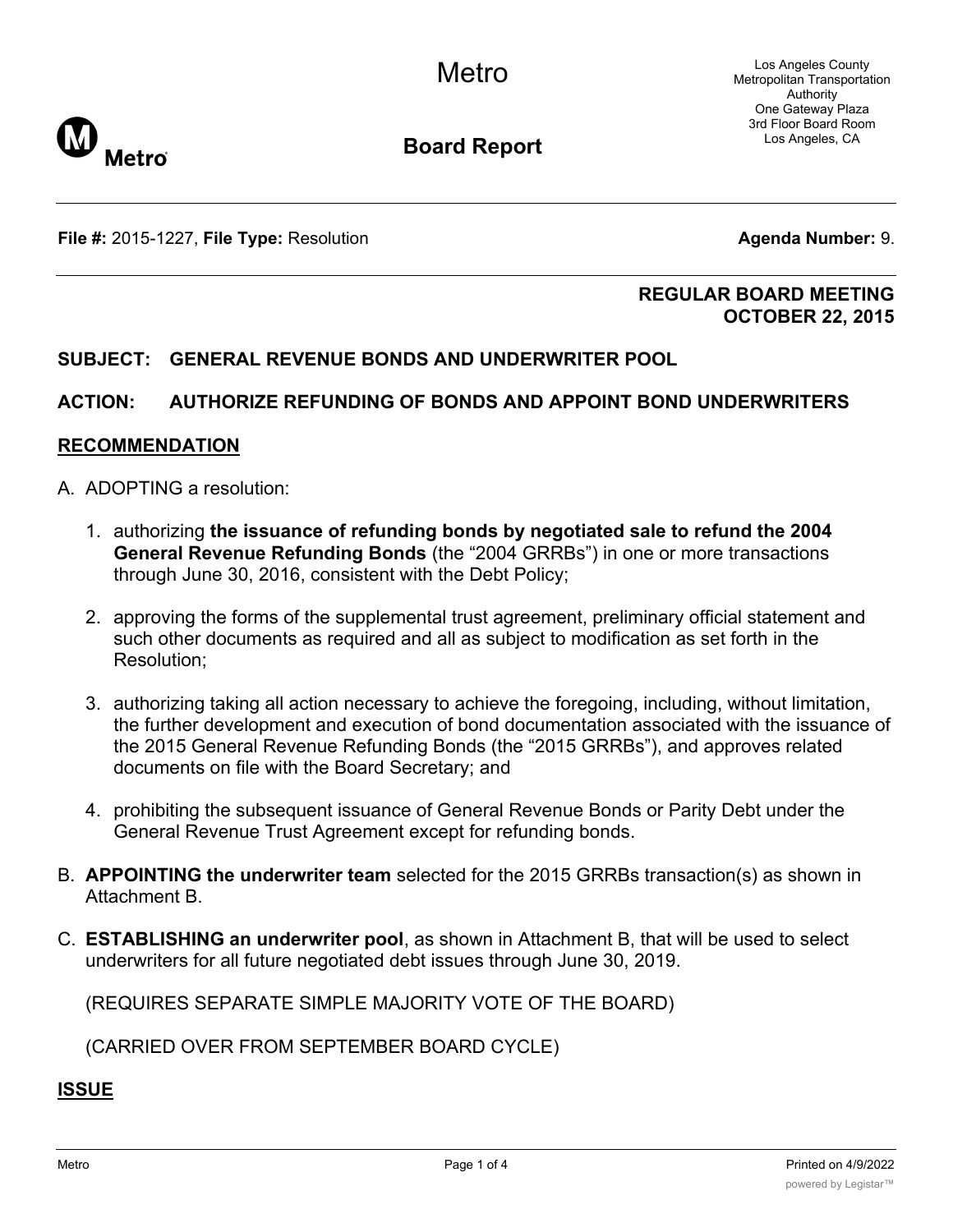Currently low interest rates provide an opportunity to lock in fixed interest rates to refund our \$86,175,000 outstanding 2004 GRRBs, which were originally issued as weekly auction rate securities ("ARS") in 2004, in combination with an interest rate swap to produce a synthetic fixed rate of 3.501%. During the financial crisis in 2008, the ARS market failed and it continues to fail, causing investors to be unable to sell their bonds. We were able to refund approximately half of the bonds to fixed rate in 2010 through a tender program, buying the bonds back from owners at a discount. We would like to refund the remaining failed ARS while interest rates continue to be low.

#### **DISCUSSION**

ARS bear an interest rate that changes weekly based on the results of an auction process to investors. Following the financial collapse in 2008, and demise of the bond insurers, there has not been an active market for these bonds. When the auction fails, as it has since then, the weekly interest rate is set by formula at 225% of the one-month London Interbank Offered Rate ("LIBOR"). The one-month LIBOR rate is now only about 0.20%, meaning we pay approximately 0.45% on the bonds. Because these bonds are now illiquid, this rate is especially unattractive to investors. Replacing this failed security would be a positive for LACMTA's relationship with bond investors.

Although current short-term interest rates are extremely low, and thus what was designed as a penalty rate is not burdensome, the cost to LACMTA is expected to increase as interest rates rise. For example, the 10 year average for one-month LIBOR is 1.75%, which would result in an interest rate of approximately 4%.

To avoid these cost increases as the market returns to more normal interest rate levels, we need to refund the ARS into another type of bond. These variable rate bonds were originally matched with an interest rate swap to create a "synthetically" fixed-rate obligation. With falling interest rates since 2009, the fixed rate was higher than the current market, and the swap was terminated at no cost last year. Replacing the failed ARS with a traditional fixed-rate bond financing is recommended. This will allow us to lock in a fixed rate at current low levels for the remaining life of the bonds, through fiscal 2027.

The General Revenue Bonds are rated A1/A+ as of September 1, 2015, by Moody's and S&P respectively, because the first source of payment for the bonds is farebox revenues, with a subordinate pledge of Prop A, Prop C and certain other funds in the event farebox revenues are not sufficient to pay debt service. Because of the unusual type of revenue pledge and the lower ratings, the negotiated bond sale method is recommended. A negotiated bond sale is justified under the Debt Policy criteria for Method of Bond Sale due to the need to have the underwriters available well in advance of the bond sale because this particular structure is unfamiliar to many of our investors. The underwriters will pre-market the issue, assist with the rating process and advise on market timing for pricing the bonds.

In addition to appointing underwriters for the 2015 GRRBs transaction, we are recommending the establishment of a pool of underwriters to be used in all future negotiated sales. The pool will enable us to move more quickly in forming financing teams when a negotiated sale is the recommended approach for a bond issue. For subsequent negotiated sales, underwriter(s) will be selected from the pool, using a mini-RFP process. Selecting the underwriters early in the process will enable us to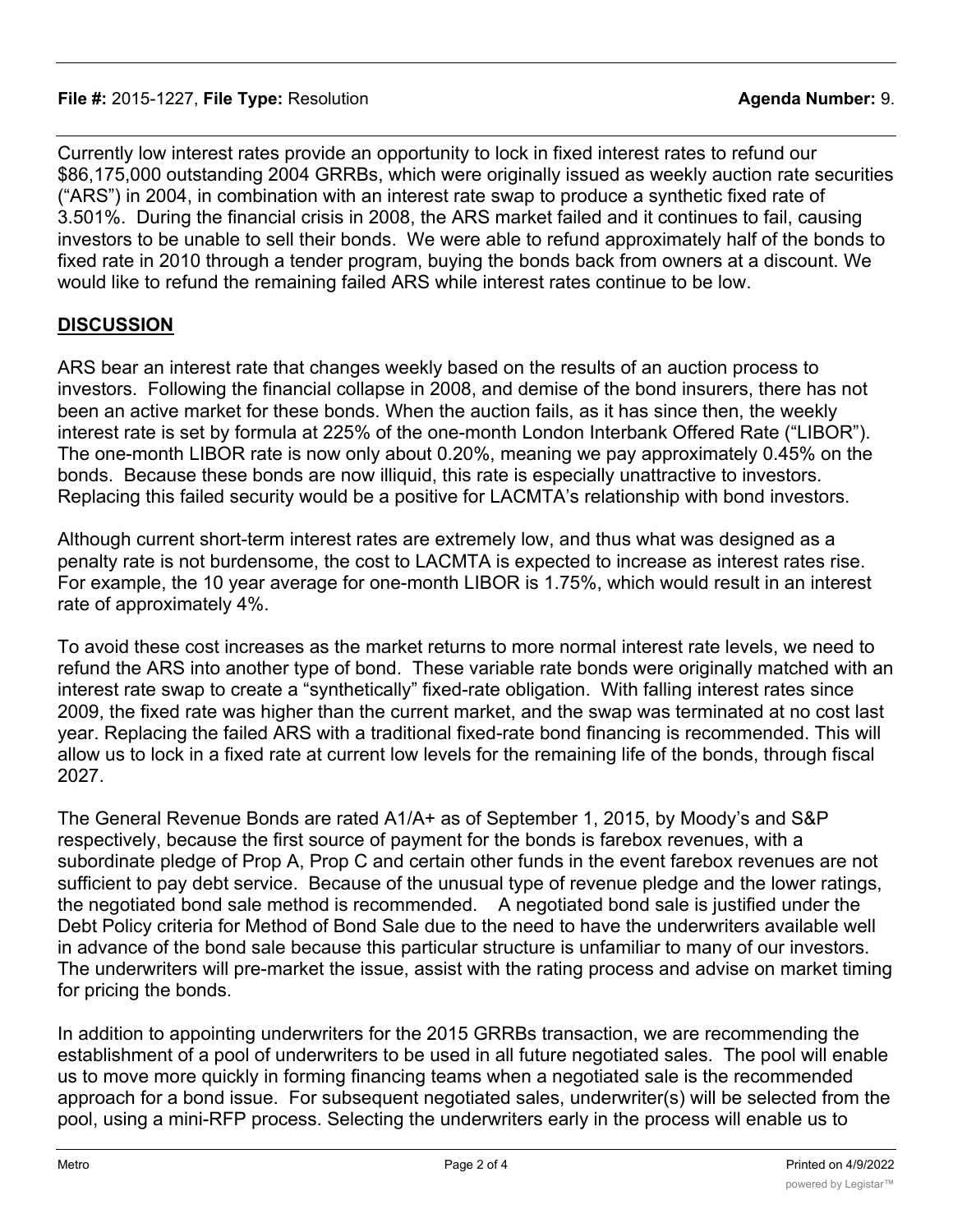benefit from their participation in structuring the debt, bond document development and preparation for credit presentations.

Consistent with our Debt Policy, the underwriting team is recommended based on a competitive Request For Proposal (RFP) process conducted by KNN, our general financial advisor. RFPs were distributed in March 2015 to 29 firms and 24 proposals were received. Members of LACMTA's Treasury staff and our financial advisors reviewed the proposals, evaluating them based on the criteria listed in the RFP. The twelve firms that were ranked the highest by the review team are recommended for inclusion in the pool. The underwriting pool will be retained through June 30, 2019. See Attachment B, Summary of Underwriter Selection.

The underwriters selected for the 2015 GRRBs transaction are the highest ranked member of the pool and the two highest ranked minority owned firms.

Included in the Resolution and in the Supplemental Trust Agreement is language that amends the General Revenue Trust Agreement so that no further General Revenue Bonds can be issued on parity with the current bonds, other than refunding bonds. Our Debt Policy specifically says that we will not issue any additional General Revenue Bonds and we have not issued any General Revenue Bonds, other than refunding bonds, since 1995. By making this legally binding, it should provide an additional level of security to rating agencies and bondholders and does not impose an undue burden on us as we do not have any plans to use General Revenue Bonds as a source of borrowing.

### **DETERMINATION OF SAFETY IMPACT**

Approval of this item will have no impact on safety.

## **FINANCIAL IMPACT**

The costs of issuance for this refunding were not budgeted in FY16 due to the uncertainty related to completing any refunding. The costs of issuance including underwriting fees for this transaction will not affect the FY16 Budget since they will be covered by the proceeds of the bond issue.

General Revenue debt service is accounted for in cost center 0521, project #610309. The 2004 GRRBs refunded bonds that financed the construction cost of the Gateway Headquarters Building and the debt service is allocated as rent cost to departments housed in the Gateway building.

## **ALTERNATIVES CONSIDERED**

Authorization of the refunding and the appointment of the underwriters could be delayed, but would continue to expose us to significantly higher interest costs in the future if interest rates were to rise. This option is not recommended.

The selection of an underwriting pool may either be deferred or not be put into place. This option is not recommended. The Debt Policy identifies that for a negotiated bond sale, the financial advisor will conduct a competitive process to select underwriters, either for a specific bond issue or through the establishment of a pool of underwriters to be used for bond issues over a defined time period.